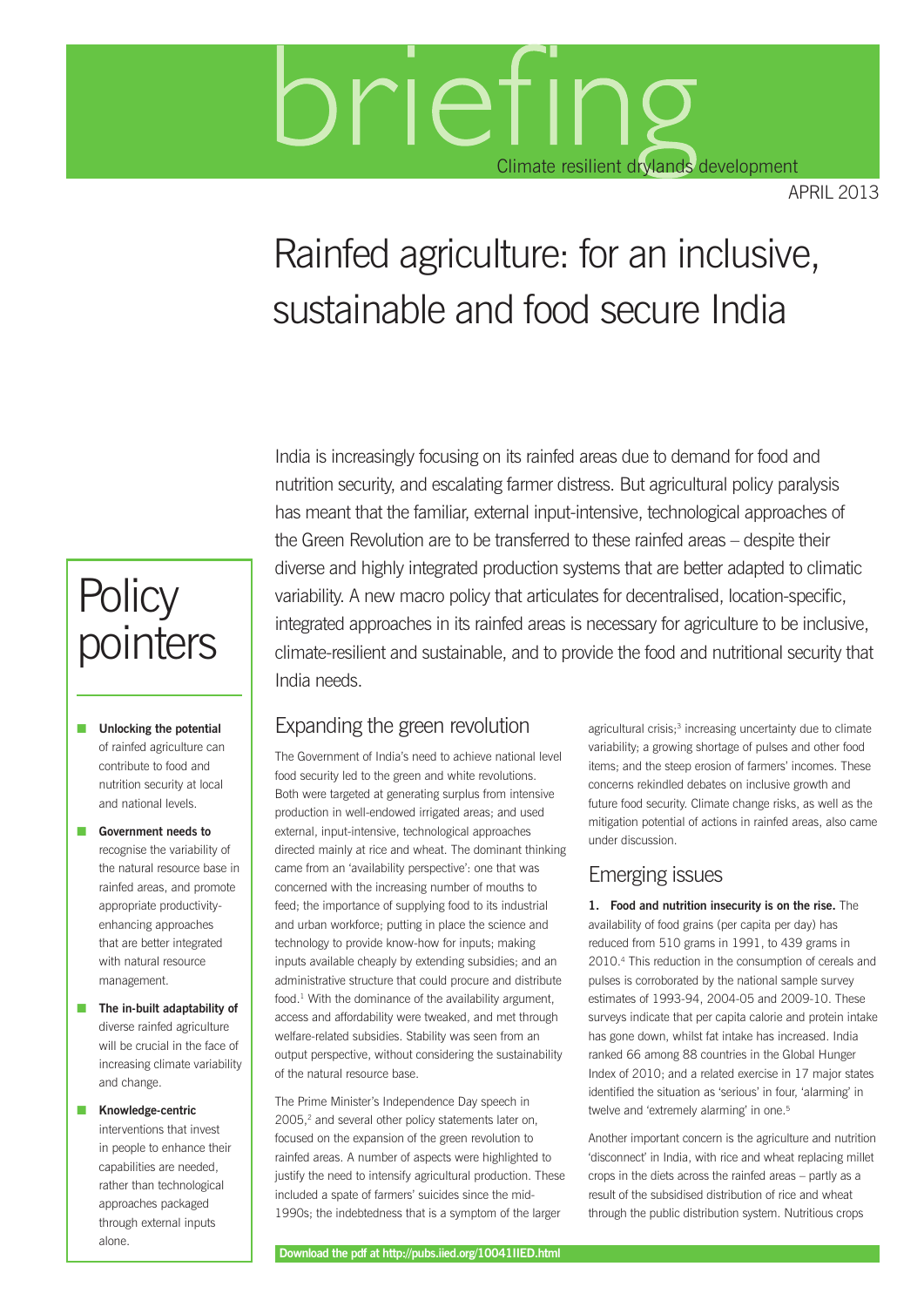are fading, both in terms of their area of coverage and in diets consumed. The coexistence of rotting food grains in the go-downs of the Food Corporation of India alongside large scale hunger is another paradox; and is the result

## A multi-pronged complex challenge

of the geographical concentration of agricultural investments in irrigating about one-third of the districts to feed the 600 plus districts in the whole country.

Feeding India's future generations will be a multi-pronged complex challenge, and one that will involve the spread of incomes and production across poorer agricultural areas.

#### **2. There is 'technology fatigue' and 'policy paralysis' in green revolution agriculture.** The successive Five Year Plan documents widely acknowledge the setting in of 'technology fatigue' in the core of the green revolution areas. Decelerating yield of food grains against burgeoning fertiliser subsidies, and ever declining fertiliser use efficiency, is having expensive, wasteful, and environmentally damaging consequences. The fertilizer subsidy in 2011-12 was around Rs.75,000 crore,<sup>6</sup> for instance, about 1.3 per cent of the gross domestic product.7 The packaging of a whole slew of subsidies around irrigated agriculture has also increased demand for water, with a greater reliance on ground-water leading to water tables plummeting.

To policymakers, rainfed areas have generally been perceived as drought prone, low productive, high risk, and backward; and to date they have received limited attention. An estimate by the Centre for Budget and Governance Accountability suggests that between 1997-98 and 2011-12, from the total expenditure on agricultural subsidies of about Rs. 11.5 lakh crore, only one per cent was on rainfed agriculture. The rest was on intensive agriculture – divided into price support/food (38 per cent), fertilizer (37 per cent), irrigation (21 per cent) and electricity (3 per cent). See Figure 1 below.

Government interest has now turned to the perceived 'under-performing' rainfed areas. Inherent policy paralysis has meant that the approach being taken is to try and replicate the green revolution, and transfer



the technologies and approaches to rainfed areas that were originally designed for intensive irrigated areas. This is partly because of an assumption that investment packages developed for irrigated areas are extendable to rainfed areas; but also because of a rigid top-down structure in which the propagation of technology comes from the scientific community, through the line departments, down to the farmers.

#### Why more of the same will not work

In his speech at the 57th meeting of the National Development Council, the Prime Minister stated that: *"We need to build on the success of the last Plan by increasing land productivity in agriculture so that we not only meet our rising demand for food, but also increase incomes of those dependent on agriculture."*8 The draft Twelfth Five Year Plan 2012-17 in its overview mentions that *"… faster growth in agriculture, and especially in rain-fed areas where most of the poor live, will be much more inclusive than a GDP growth that is driven entirely by mining or extraction of minerals for exports"* (§1.10, p.3).9

There is an increasing concern that the green revolution policy expansion to the rainfed areas, that is providing more of the same to these newer areas where the revolution has not yet had a major impact, will not work. The approach is underpinned by the belief that increased agricultural productivity is best achieved by focusing on single, high-performing (in terms of yields per unit) products; and that efficiency should be measured in terms of narrowly defined single crop/animal productivity rather than wider system level productivity.

Those in favour of the expansion of the green and white revolutions point to their relative successes, including in some rainfed areas, where agriculturalists and livestock keepers have followed a similar intensive approach and have succeeded in raising crop yields and milk productivity.<sup>10</sup> What is not recognised is that such achievements have come at a high cost: of depletion of groundwater and soils, privatisation of the commons, usurpation of resources by a few, and enhanced future risk. In addition, the use of the external inputs driven, single crop/product focused, transfer of technology approach, does not build on the knowledge and experience of local understanding – knowledge that articulates in favour of an extensive method of integrated natural resource-crop-livestock production system, with in-built synergy and mutual dependence (see Table 1).

Critics also argue that the expansion programme is being propagated without due recognition of the rainfed areas' pronounced location specifics; that is, the variability of their natural resources and the diversity in production systems that characterise rainfed areas. Rainfed agriculture systems have also evolved over time to manage climate variability, and with traditional

**Figure 1. Pie chart of agriculture related subsidies in India from 1997-98 to 2011-12**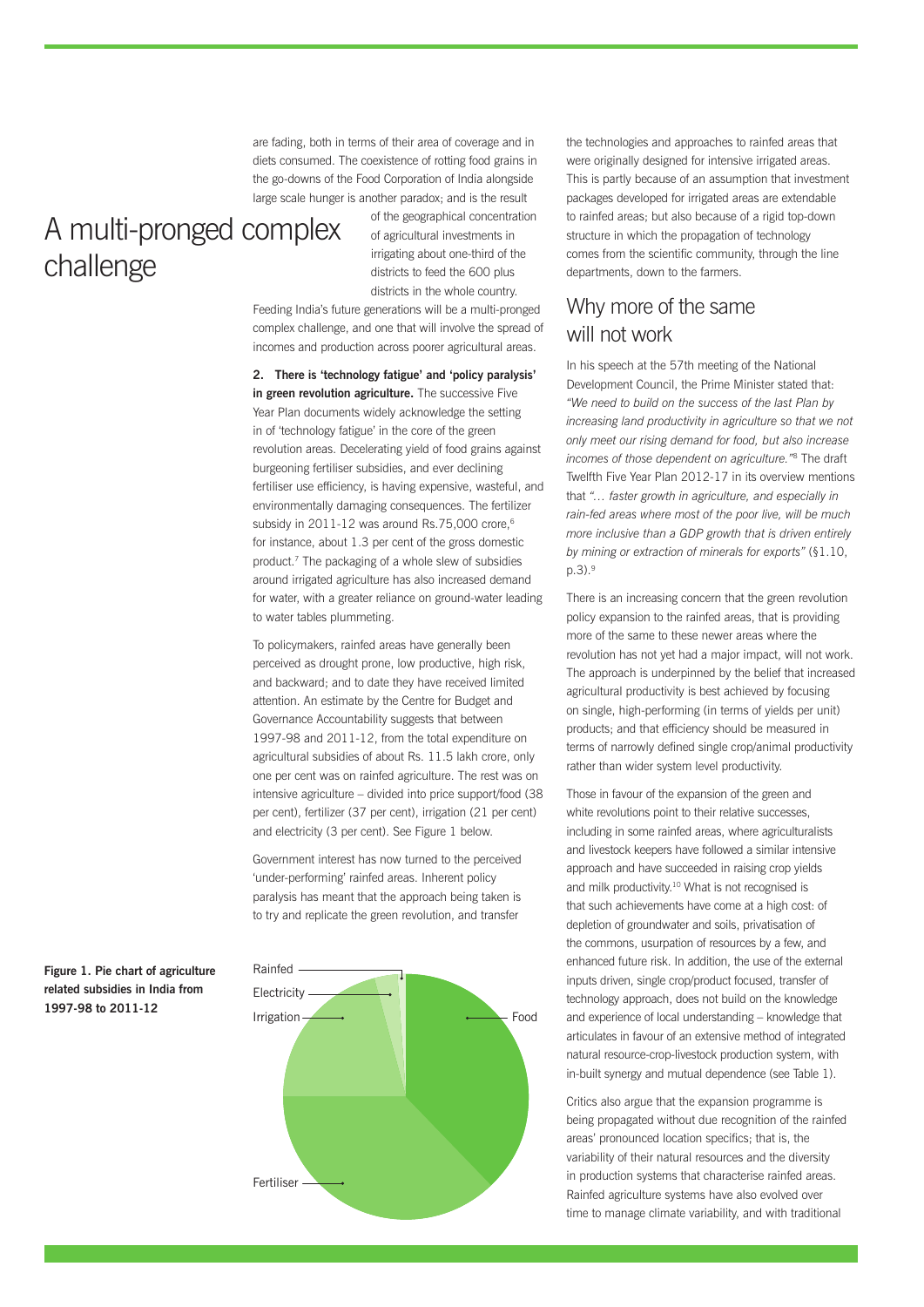adaptation mechanisms such as diversity in crops sown and crop/commons-integrated livestock systems. With the expansion programme, the high degree of integration of these systems, and the diverse livelihood portfolios at household level will be forced to give way to mono-crops and specialisations exposing them to greater vulnerability. With the projections of an increasingly variable climate leading to more incidents of extreme events, rainfed areas need an integrated agricultural policy that can secure crops and livestock against increasing climate risks, while supporting inclusive and sustainable growth, and contributing to the mitigation of global warming.

### The national importance of rainfed areas

The rainfed areas of India are critically important because:

1. They cover a large area of India – 62 per cent of the geographical area and 68 per cent of the gross cropped area; which includes 42 per cent of the area of major crops like rice, 77 per cent of the area for pulses, 66 per cent for oilseeds, and 85 per cent of coarse cereals. They also contain a large proportion of the livestock population (78 per cent of cattle, 64 per cent of sheep, and 75 per cent of goats).<sup>11</sup>

2. Rainfed areas contain a large proportion of the population, and have a diverse agro-ecology – growing 34 varieties of predominant crops compared to three or four in irrigated tracts. Harnessing the full potential of these areas will contribute significantly to meeting India's rising food and nutrition requirements. And, in a context of increasing resource limitations (energy, water, land, and finances among others) and carbon footprint (see Box 1), these gains can be realised in a sustainable, ecological, economic and socially equitable manner.

3. Rainfed agriculture relies on knowledge and experience, based on local understanding, to facilitate an extensive system of production where there is synergy and mutual dependence. Output from one aspect becomes the input for another. For instance, crop residues are fed to livestock who produce manure, that when fed into the soil, increases productivity and soil health. Unfortunately local innovations, management and the knowledge-centric efforts of farmers are often outside the scope of subsidies or public support, and not packaged into external inputs (see Table 1).

## So what are the options?

The business-as-usual approach – extending the dominant approach with all its attendant costs – will cost India dear economically, ecologically and socially. The alternative is to implement a locally specific approach with all its attendant benefits (see Box 2). This is more likely to ensure an inclusive, climate resilient growth, that is sustainable and provides food and nutrition security.

In summary, the two broad possibilities for expanding the

#### **Box 1 The heavy footprint of irrigated agriculture**

India wants growth with inclusiveness and sustainability. In the high input-intensive system, this growth is distorted by policies and investment structures biased towards irrigation.

- **Energy.** This is external and driven by subsidies that support a system that is energy intensive and produces a high carbon footprint.
- **Nater.** The whole intensive system is based around water to raise productivity, which also demands energy and has a high carbon footprint.
- **Fiscal.** The high input system requires subsidies to function, which is very costly.
- **n Inclusiveness.** Extra effort is needed to make the high input intensive system inclusive because it is expensive to support the costs for everyone. If everyone is to benefit it will require permanent subsidies (the European Union is an example).
- **Sustainability.** The high input system is top-down (seeds provided, energy provided, etc.) without respecting agro-ecological variability.

#### **Table 1. Comparing cultivation practices using transfer of technology and knowledge-centric revitalisation**

| <b>Issues</b>          | <b>Transfer of technology</b>      | Knowledge-centric revitalisation  |
|------------------------|------------------------------------|-----------------------------------|
| Technology/knowledge   | Production gain in response to     | Context specific and involves     |
|                        | inputs/technology                  | management of capacities          |
|                        |                                    | including input management        |
| Productivity           | Single product – focus is on       | Product of a complex system -     |
|                        | enhancing productivity             | also focuses on reducing risk     |
| Efficiency             | Technical and economic -           | Cumulative value/output and       |
|                        | measured as output per unit of     | efficiency of unit of natural     |
|                        | external input (water, fertilizer) | resources                         |
| Intensive/extensive    | Crop- or input-intensive - mainly  | Crops-livestock system spread     |
|                        | in areas with better soils, water  | over a larger area – including    |
|                        | and others.                        | marginal lands (extensive)        |
| Specialised/integrated | Mono-crop                          | Mixed and multiple crops -        |
|                        |                                    | diversified and location specific |
| Private/commons        | Owner operated                     | Production in private lands is    |
|                        |                                    | dependent on commons              |
| Input dependence       | Industrial input production and    | Farm based inputs on local        |
|                        | supply at high rates of subsidies  | networks of input production and  |
|                        |                                    | distribution                      |

production possibilities in rainfed areas are:

- Continue with the extension of the dominant approach, with input intensive mono-cropping, based on the green revolution in a 'transfer of technology' mode, characterised by high external inputs, high costs, high energy use and low diversity.
- Focus on a location-specific, decentralised, natural resources integrated, knowledge-centric approach to the revitalisation of rainfed agriculture. This will be characterised by low external but high internal inputs, multiple land use at farm and landscape level, and synergies with other land uses in which variability and diversity are pro-actively exploited for productivity. This option has by far the greater potential.